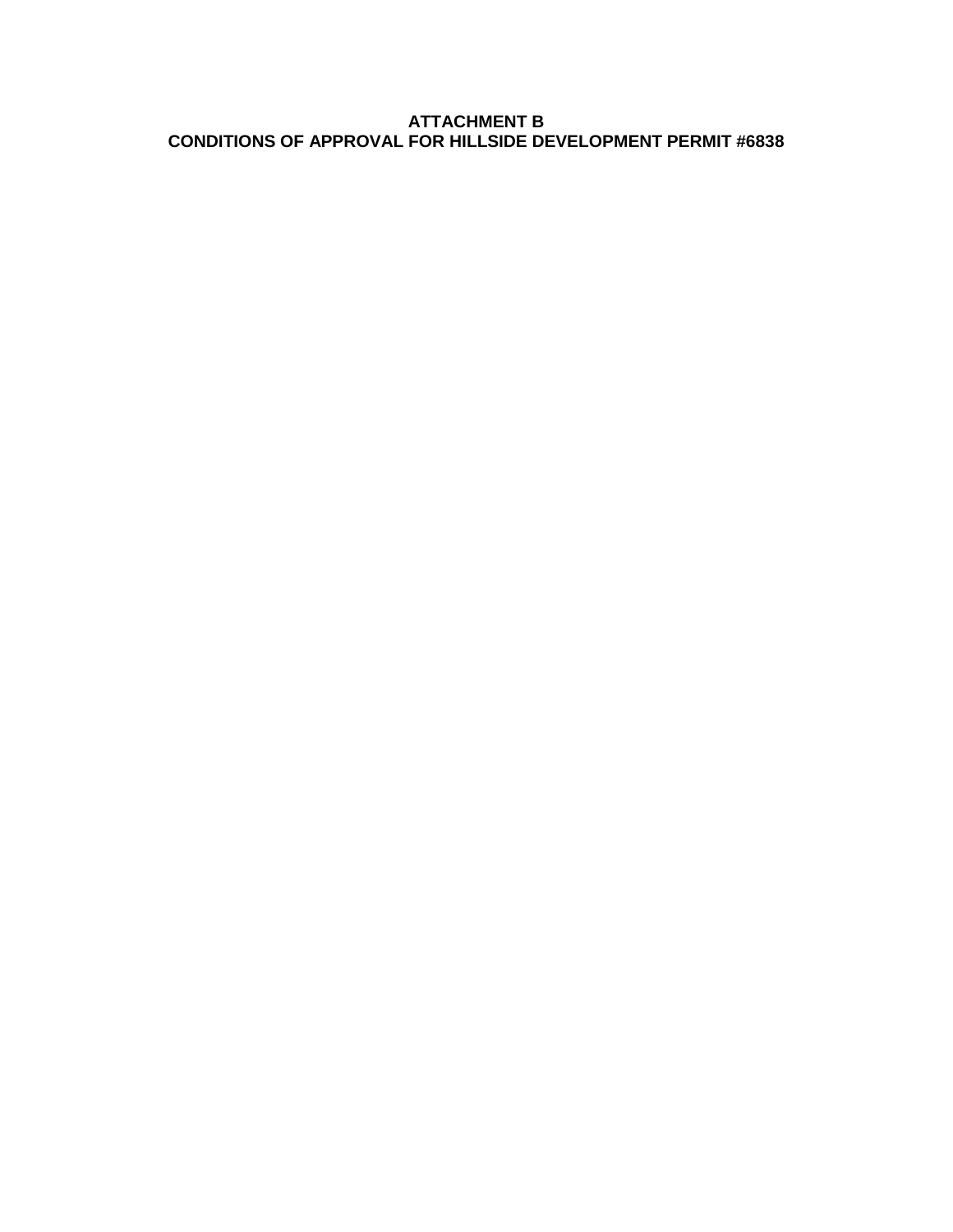### **ATTACHMENT B CONDITIONS OF APPROVAL FOR HILLSIDE DEVELOPMENT PERMIT #6838**

The applicant or successor in interest shall meet the following conditions:

# **General**

- 1. The site plan, floor plan, elevations, and building sections submitted for building permits shall substantially conform to plans stamped "Approved at Hearing, March 14, 2022," except as modified herein.
- 2. The right granted under this application must be enacted within 24 months from the effective date of approval. It shall expire and become void, unless an extension of time is approved in compliance with Zoning Code Section 17.64.040.C (Time Limits and Extensions – Extensions of Time).
- 3. This This approval allows for a 1,364 square-foot, second-story addition and 158 square-foot lower-story addition of an existing single-story dwelling resulting in a 3,816 square-foot, two-story residence with an attached 754 square-foot garage, and 158 square-foot aggregate storage area.
- 4. The applicant or successor in interest shall meet the applicable code requirements of all City Departments and the Pasadena Municipal Code.
- 5. The final decision letter and conditions of approval shall be incorporated in the submitted building plans as part of the building plan check process.
- 6. The proposed project, Activity Number **ZENT2020-10016** is subject to the Inspection Program by the City. A Final Zoning Inspection is required for your project prior to the issuance of a Certificate of Occupancy or approval of the Final Building Inspection. Contact Katherine Moran, Current Planning Section, at (626) 744-6740 or [kmoran@cityofpasadena.net](mailto:kmoran@cityofpasadena.net) to schedule an inspection appointment time.

### Planning Division

- 7. The size of the residence shall be reduced by 37 square feet to comply with the base Neighborhood Compatibility analysis threshold of 3,816 square feet. The request to modify the Neighborhood, by eliminating the RS-2-HD zoning district, was not approved.
- 8. The height of the garage roofline shall be lowered by 18 inches. The plans that are submitted as part of the building plan check process shall identify the reduced height.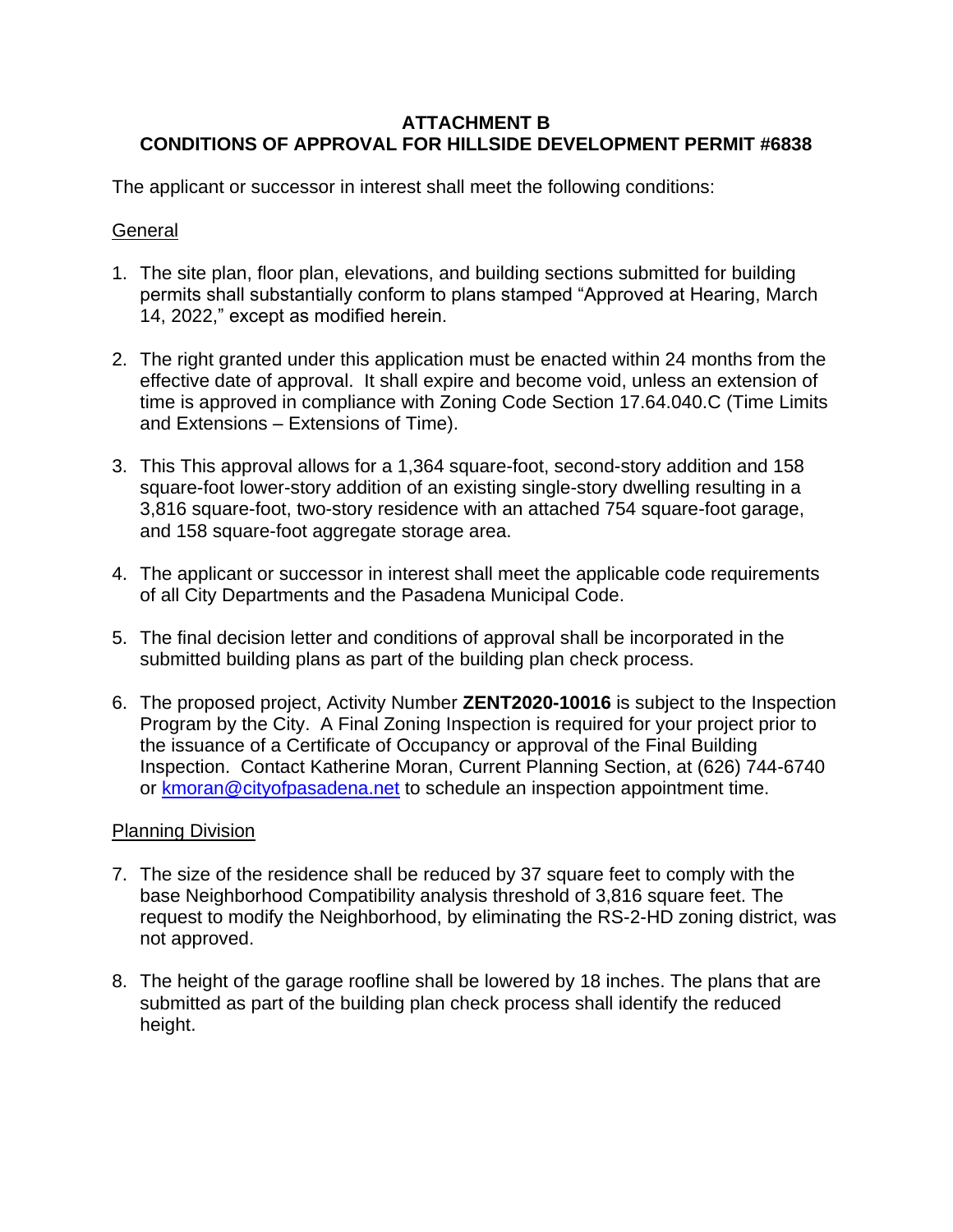- 9. The applicant shall comply with all requirements of Zoning Code Chapters 17.22 (Residential Zoning Districts) and 17.29 (Hillside Overlay District) that relate to residential development in the Hillside Development Overlay District.
- 10.The applicant or successor in interest shall comply with all requirements of Municipal Code Chapter 9.36 (Noise Restrictions). Specifically, all construction activities shall adhere to Municipal Code Section 9.36.070 (Construction Projects) and Section 9.36.080 (Construction Equipment).
- 11.No demolition or grading permit shall be issued until the building permit for the residential project is ready to be issued.
- 12.The applicant or successor in interest shall use darker tones, including earth tones, for the exterior walls and roofs on the house that blend with the natural terrain. Color and material samples shall be reviewed and approved by the Zoning Administrator prior to the issuance of any building permits.
- 13.The project shall comply with the Municipal Code Chapter 8.52 (City Trees and Tree Protection Ordinance). A tree protection and retention plan shall be submitted to the Zoning Administrator for approval prior to the issuance of any building or grading permits. Any proposal to remove a protected tree requires approval of a Tree Removal Application prior to the issuance of building permits.
- 14.As part of its analysis, the tree protection and retention plan shall take into account the trees on adjoining properties along the north property line, adjacent to the proposed project that might be impacted by the proposed construction. The plan shall provide mitigation measures, if necessary, and analyses potential damage to trees by mechanical injuries to roots, trunks or branches; the compaction of soil; and changes to existing grade which may expose or suffocate roots.
- 15.A certified arborist and the civil engineer of record shall monitor all related construction activities including, but not limited to: demolition, digging, grading, excavating, or trenching, and as recommended in the supplemental reports. The monitoring of construction activities shall ensure the project implements all of recommendations and conditions provided in the arborist and geotechnical reports in order to protect the existing trees during construction.
- 16.This project meets the threshold for state-mandated water-efficient landscaping. Accordingly, the final landscape plans (inclusive of planting and hardscape plans, the planting pallet, drainage plan, and irrigation system plan(s) and specifications), shall be reviewed by Planning and Community Development Department staff for conformance with the standards and requirements specified within the 2015 California Model Water Efficient Landscape Ordinance (MWELO) prior to the issuance of a building permit. No certificate of occupancy shall be issued until such plans have been deemed compliant with the MWELO and the landscaping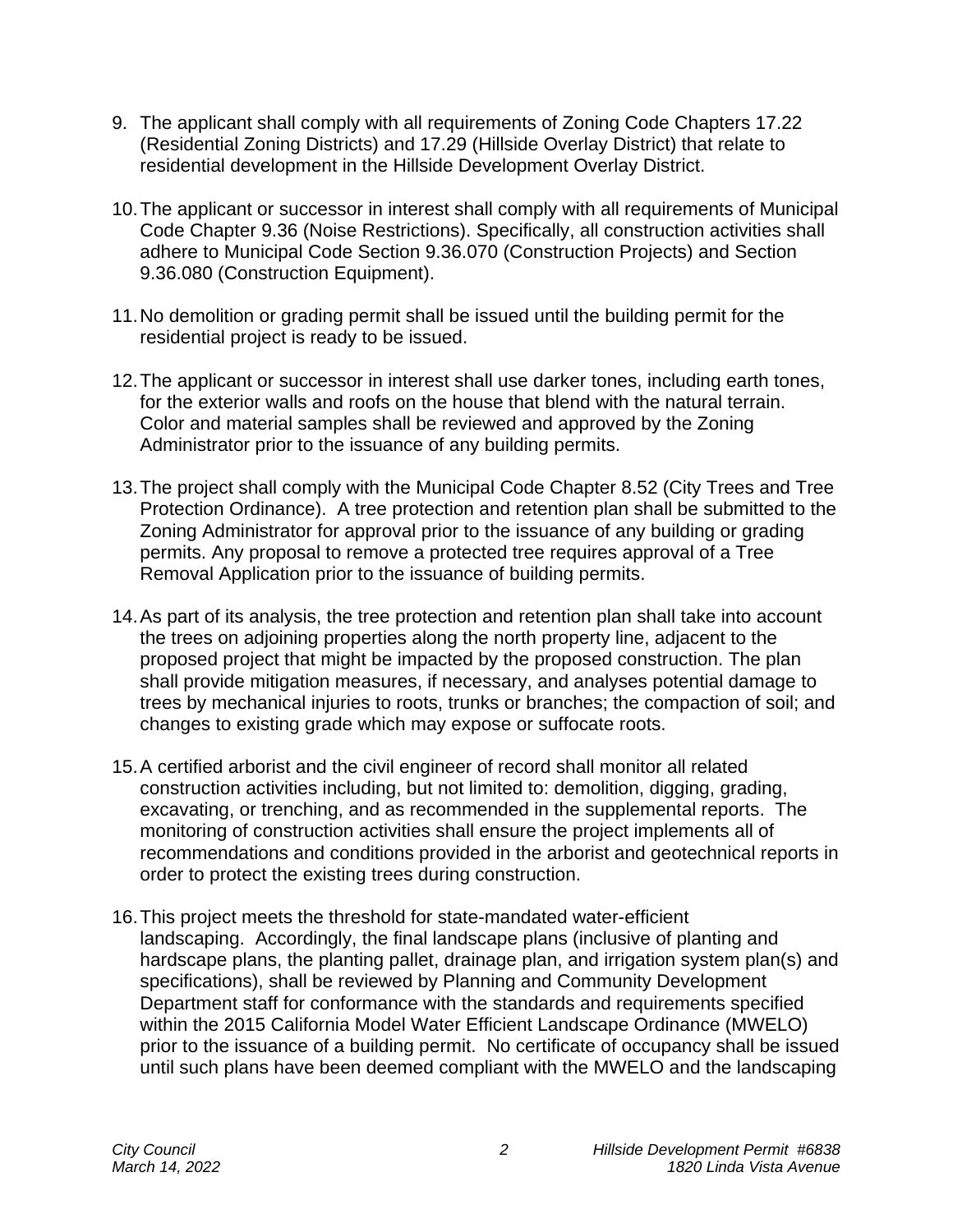has been installed per such approved MWELO-compliant plans to the satisfaction of the Director of Planning and Community Development or his/her designee.

- 17.A construction staging and traffic management plan shall be submitted to and approved by the Zoning Administrator, Department of Public Works, and Department of Transportation prior to issuance of any permits. The plan shall include information on the removal of demolished materials as well as the on-site storage of new construction materials. A copy of the approved construction parking and staging plan shall be furnished to the Current Planning Division for inclusion into the case file on this project. The plan shall be available for review by surrounding property owners.
- 18.Any above-ground mechanical equipment shall be located at least five feet from all property lines and shall comply with the screening requirements of Section 17.40.150 (Screening) of the Zoning Code. Mechanical equipment shall be placed on a rooftop only if the equipment is not visible from off the site.
- 19.Any new construction shall meet all applicable SUSMP (Standard Urban Water Mitigation Plan) requirements as determined by the Building and Safety Division.
- 20.All construction vehicles or trucks including trailers with length over 30 feet or widths over 102 inches shall require a lead pilot vehicle and flag person to enter the streets within the Hillside District. The flag person will stop opposing traffic as necessary when trucks are negotiating tight curves. Operation of construction vehicles or trucks with lengths over 35 feet shall require approval from the Department of Transportation and Department of Public Works, subject to demonstration that such vehicles can maneuver around specific tight curves in the Hillside District. Operation of construction trucks with lengths over 30 feet shall be prohibited before 9:00 a.m. and after 3:00 p.m., Monday through Friday and all day during weekends and holidays. On refuse collection days, the operation of construction trucks with lengths over 30 feet shall be prohibited before 10:00 a.m. and after 3:00 p.m.
- 21.At no time shall construction activities, including, but not limited to, construction materials, vehicles and equipment, obstruct access to vehicular driveways of adjacent properties.

# Building and Safety Division

- 22.Governing Codes: Current Edition of the California Building, Mechanical, Electrical, Plumbing, Energy, and Green Building Standards Codes. The governing edition is based on the date in which the project is submitted to the City for review. The current edition is the 2019 series effective January 1, 2020 until December 31, 2022.
- 23.Grading: Grading/Drainage Plans shall be prepared by a registered engineer. Refer to Chapter 14.05 of the City's Municipal Codes for more information.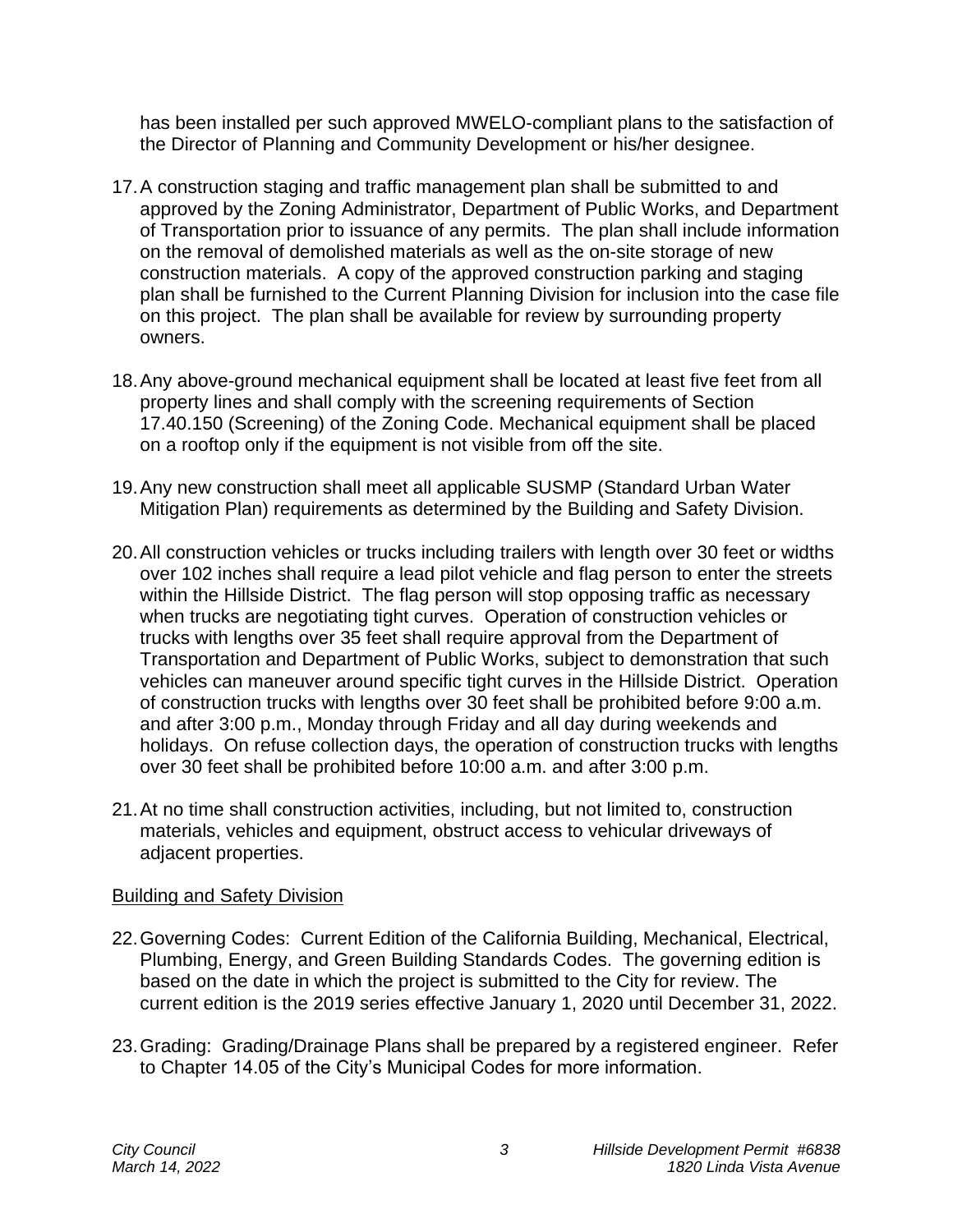- 24.Stormwater Management: Single family hillside homes shall comply with the special provisions per the State Water Board. Refer to item #12 of the attached Form PC.
- 25.Slope Setback: For 3:1 or steeper slopes contiguous to a site, the construction must be designed to comply with the slope setback requirements per the CA Residential Code.
- 26.Fire Zone: The project is located in a Very High Fire Hazard Severity Zone, so the new construction must conform to the requirements per Section R337 of the CA Residential Code.
- 27.Permit(s): Separate permits are fire sprinkler, mechanical, electrical, and plumbing, grading, pool & spa, solar (photovoltaic) system, and any site retaining walls, block walls, or fences & gates.

### Fire Department

- 28.Fire Flow Test: Provide a Fire Flow Analysis (contact Pasadena Water Department 626-744-4495). The minimum fire flow shall be 1,500gpm @ 20psi per CFC 2019 Table B105.1(2) requirements.
- 29.Automatic Fire Sprinkler: A complete automatic fire sprinkler system designed and installed in compliance with NFPA 13D is required throughout all buildings per PMC requirements. Plans shall be submitted to the Permit Center for Fire Department's review within 30 working days of the issuance of the Building Permit.
- 30.Smoke Alarms: Provide an approved hardwired smoke alarm(s), with battery backup, in each sleeping room or area(s) serving a sleeping area and at the top of stairways at each floor level. All smoke alarms are to be photoelectric or a smoke alarm that is listed a photoelectric/ionization. All smoke alarms (new & existing) locations are to be interconnected for alarm sounders. All sounders are to produce a coded temporal pattern. All smoke alarms are to be UL 217 and California State Fire Marshal (CSFM) Listed. All smoke alarms (new & existing) are to be manufactured by the same company and compatible with each other. Smoke alarms shall not be installed within 3-feet of air registers or bathroom openings. [CBC 907]
- 31.Roof and Sidings: All roofing materials shall be 1-hour fire-resistive or noncombustible.
- 32.Spark Arrestors: Provide an approved spark arrestor on all chimney(s).
- 33.Eaves and Projections: All eaves and other projections are required to be boxed with one-hour fire resistive or noncombustible material.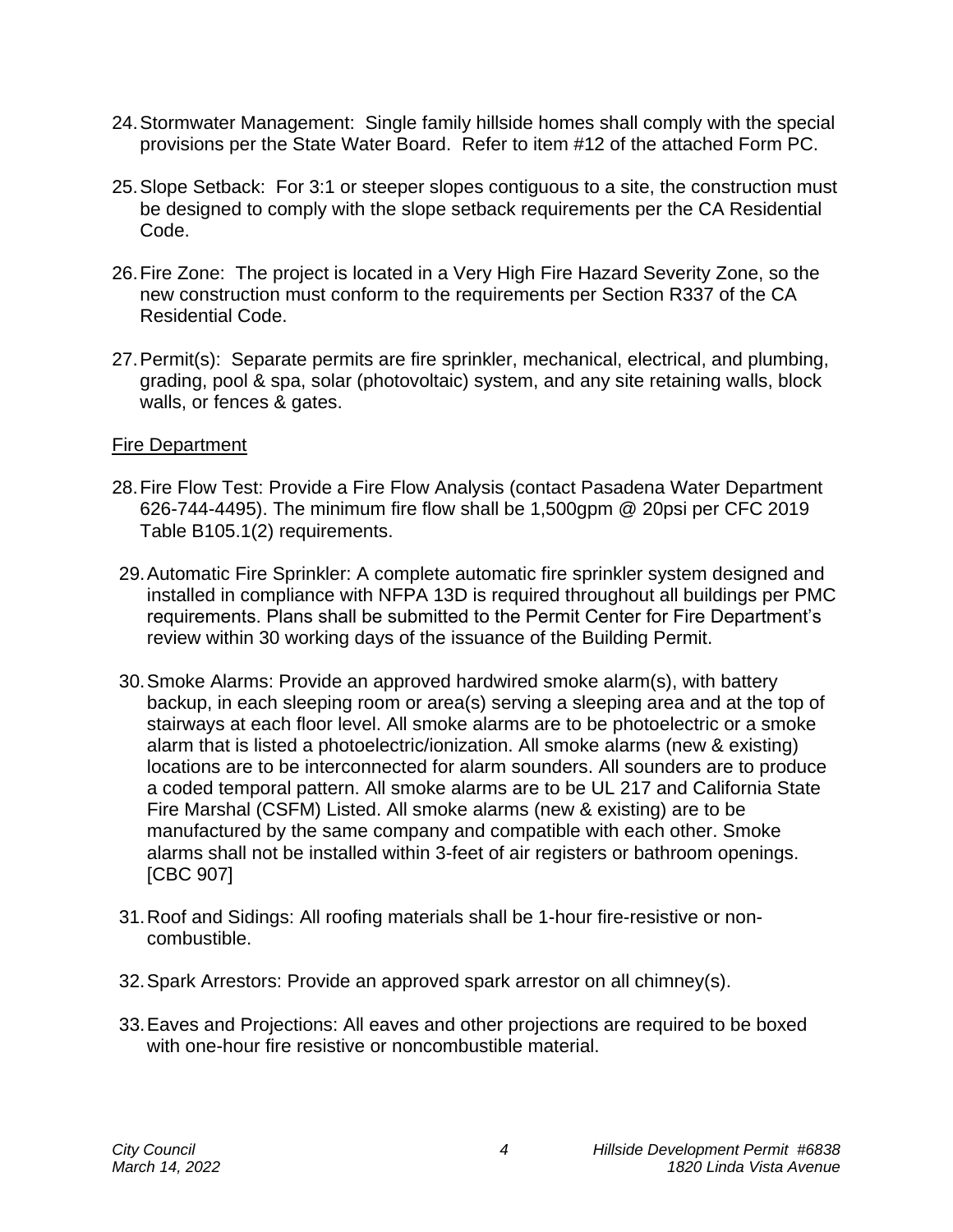- 34.Wall Finishes: The exterior side of the wall finish is required to be of a one-hour fire resistive or noncombustible material.
- 35.Fascias: Fascias are required to be one-hour fire resistive material or 2" nominal dimension lumber.
- 36.Projections: Appendages and projections, i.e. decks, etc., are required to be a minimum of one-hour fire resistive construction, heavy timber or noncombustible material.
- 37.Exterior Glazing: All exterior windows, skylights etc. are required to be tempered glass and multilayered, dual or triple, glazing.
- 38.Exterior Doors: All exterior doors are required to be 1 3/8" solid core.
- 39.Attics and Elevated Foundations: Attic and foundation ventilation in vertical exterior walls and vent through roofs shall comply with CBC, 7A; CSFM Standard 12-7A. The vents shall be covered with noncombustible corrosion resistant mesh openings a minimum of 1/8-inch not to exceed ¼-inch openings. Attic ventilation openings shall NOT be located in soffits, in eave overhangs, between rafters at eaves or in other overhang areas. Gable end and dormer vents shall be located at least 10 feet from property lines. Under floor ventilation openings shall be located as close to grade as possible. Alternate Method of Protection is acceptable provided it complies with CSFM – SFM 12-7A-1, 7A-3 Listed Opening Protection.
- 40.Fuel Modification Plans: Provide a landscape plan that clearly indicates:
	- a. All planting adjacent to the structure(s) and on all slopes is to be a low fuel volume species. This includes trees, shrubs and ground cover.
	- b. A complete irrigation system for the maintenance of these plants. This plan shall be approved by the Fire & Environmental Control Departments prior to or concurrent with the approval of the plans for a building permit.
	- c. Specify on a landscape plan the extent of clearing existing brush for the new construction and/or future landscaping. This plan shall be approved by the Fire & Environmental Control Departments prior to or concurrent with the approval of the plans for the building permit.

# Public Works Department

41.A backwater trap and valve shall be installed in the proposed basement per Section 13.24.300 of Pasadena Municipal Code, if applicable: In every case where a plumbing outlet or plumbing fixture is installed or located below the elevation of the curb or property line, an approved type of backwater trap or an approved type of backwater sewer valve shall be installed between the outlet and the public sewer in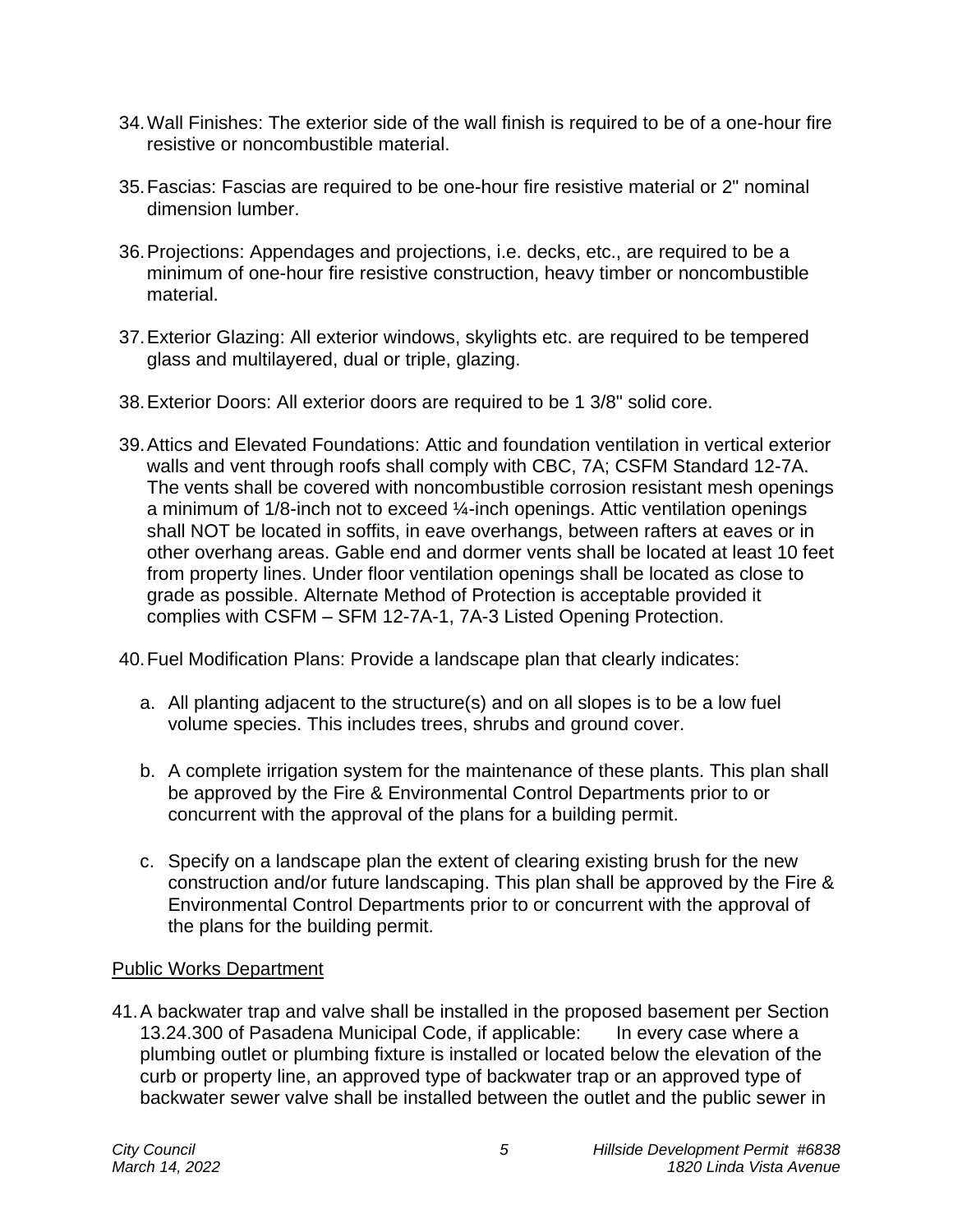such a manner as to prevent sewage from flowing back or backing up into any such outlet or plumbing fixture. Every such trap or valve shall be installed in the basement, or in a box or manhole of concrete, or cast iron, or other material approved by the superintendent so that it will be readily accessible at all times. The trap or valve shall be placed only in the drain line serving the fixtures that are located below the elevation of the above-mentioned curb or property line and no drainage from fixtures located above this elevation shall pass through such trap or valve.

- 42.A closed circuit television (CCTV) inspection of the house sewer serving the property shall be performed and a CCTV inspection video submitted to the Department of Public Works for review. At the time of the video submittal, a non-refundable flat fee, per the current General Fee Schedule, shall be placed by the applicant to cover the staff cost of video review. The house sewer inspection shall include footage from the private cleanout to the connection at public sewer main, with no or minimum flow in the pipe during the televising. The property address, date of inspection, and a continuous read-out of the camera distance from the starting point shall be constantly displayed on the video. The applicant shall correct any defects revealed by the inspection. Defects may include, excessive tuberculation, offset joints, excessive root intrusion, pipe joints that can allow water infiltration, cracks, and corrosion or deterioration of the pipe or joint material, damaged or cracked connection to the sewer main, or other defects as determined by the City Engineer. The method of correction of the defects shall be subject to the approval of the City Engineer, and may include partial or total replacement of the house sewer, or installation of a structural or non-structural pipe liner. The applicant shall be responsible for all costs required to obtain the CCTV inspection of the existing sewer connection, and if required, to correct the defects.
- 43.The applicant shall protect all existing public facilities and maintain the right of way in good clean condition during the construction. If any damage is proven to be caused by the subject development, the applicant is responsible for replacing and/or repairing the facilities to the satisfaction of the City, prior to the issuance of Certificate of Occupancy.
- 44.Prior to the start of construction or the issuance of any permits, the applicant shall submit a Construction Staging and Traffic Management Plan to the Department of Public Works for review and approval. The template for the Construction Staging and Traffic Management Plan can be obtained from the Department of Public Works webpage at: [https://www.cityofpasadena.net/public-works/engineering-and](https://www.cityofpasadena.net/public-works/engineering-and-construction/engineering/)[construction/engineering/](https://www.cityofpasadena.net/public-works/engineering-and-construction/engineering/) . A non-refundable flat fee, based on the current General Fee Schedule, is required for plan review and on-going monitoring during construction. This plan shall show the impact of the various construction stages on the public right-of-way (and the private street) including all street occupations, lane closures, detours, staging areas, and routes of construction vehicles entering and exiting the construction site. An occupancy permit shall be obtained from the department for the occupation of any traffic lane, parking lane, parkway, or any other public right-of-way. All lane closures shall be done in accordance with the Manual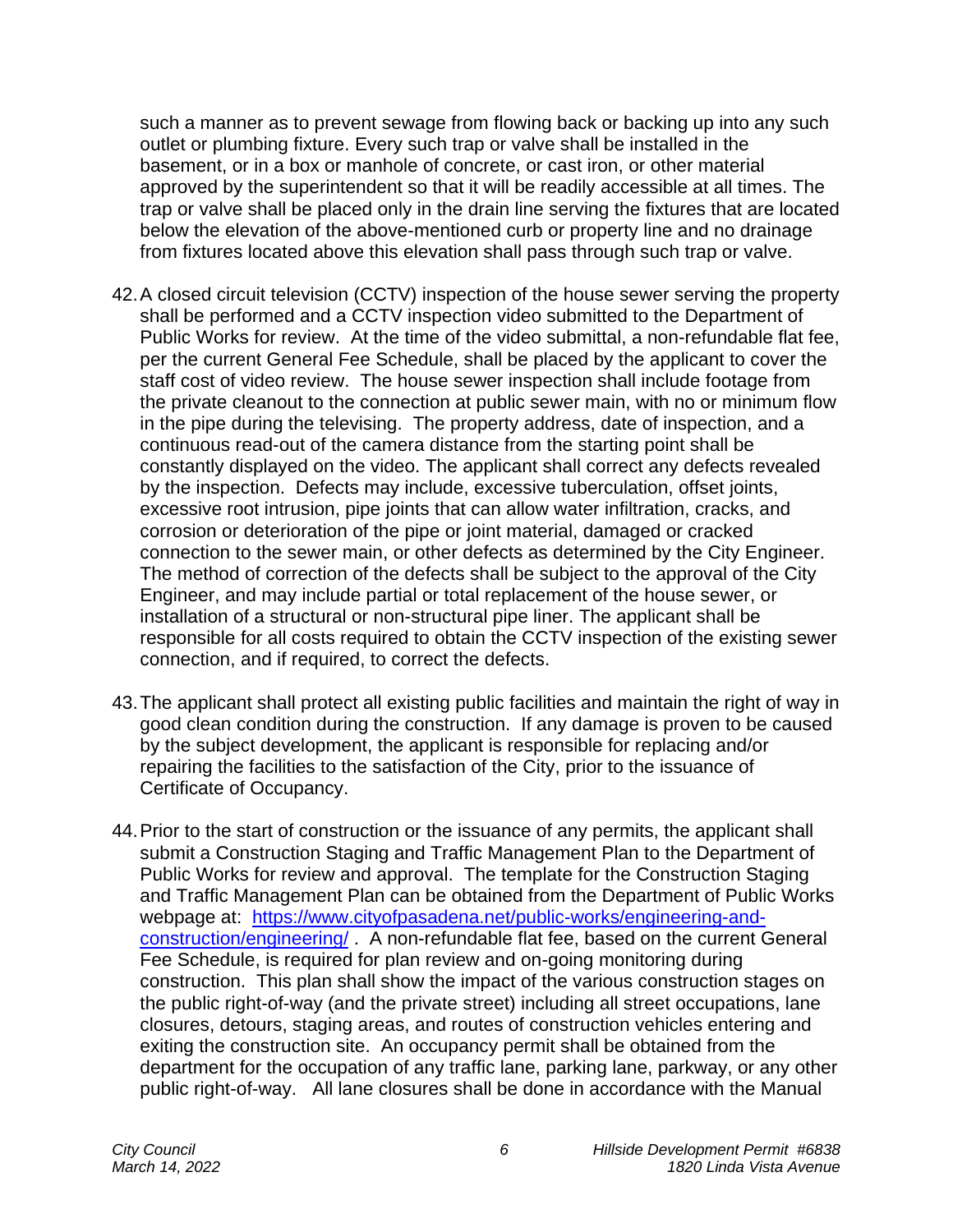of Uniform Traffic Control Devices (MUTCD) and California Supplement. If the public right-of-way occupation requires a diagram that is not a part of the MUTCD or California Supplement, a separate traffic control plan must be submitted as part of the Construction Staging and Traffic Management Plan to the department for review and approval. No construction truck idling or staging, material storage, or construction trailer are allowed in the public right-of-way.

In addition, prior to the start of construction or issuance of any permits, the applicant shall conduct a field meeting with an inspector from the Department of Public Works for review and approval of construction staging, parking, delivery and storage of materials, final sign-off procedure, and any of the specifics that will affect the public right-of-way. An appointment can be arranged by calling 626-744-4195.

- 45.In preparation for the New Year Rose Parade and Rose Bowl Game, the Department of Public Works will suspend all works within the public right-of-way during the holiday season in accordance to PMC 12.24.100 and City Policy.
- 46.In general, all public streets, sidewalks and parkways shall be free and clear of excavations and other construction related activities during the period of November through January of the following year. Specific dates will vary on an annual basis. Accordingly, contractors will be required to shut down construction operations which would impede traffic and pedestrian movements during these periods unless otherwise authorized by the City Engineer. Any existing excavations shall be backfilled, compacted and temporarily repaved before the beginning of the moratorium period.

The Holiday Moratorium Map, showing the appropriate shutdown period, and corresponding areas in the City, is available at the Department of Public Works Permit Counter (window #6), 175 N. Garfield Avenue, Pasadena, CA 91109, or at the following link: [https://www.cityofpasadena.net/public-works/engineering-and](https://www.cityofpasadena.net/public-works/engineering-and-construction/engineering/)[construction/engineering/](https://www.cityofpasadena.net/public-works/engineering-and-construction/engineering/) .

47.All costs associated with these conditions shall be the applicant's responsibility. Unless otherwise noted in this memo, all costs are based on the General Fee Schedule that is in effect at the time these conditions are met. A processing fee will be charged against all deposits.

In addition to the above conditions, the requirements of the following ordinances will apply to the proposed project:

a) Sewer Facility Charge - Chapter 4.53 of the PMC

The ordinance provides for the sewer facility charge to ensure that new development within the city limits pays its estimated cost for capacity upgrades to the city sewer system, and to ensure financial solvency as the city implements the operational and maintenance practices set forth in the city's master sewer plan generated by additional demand on the system. Based on sewer